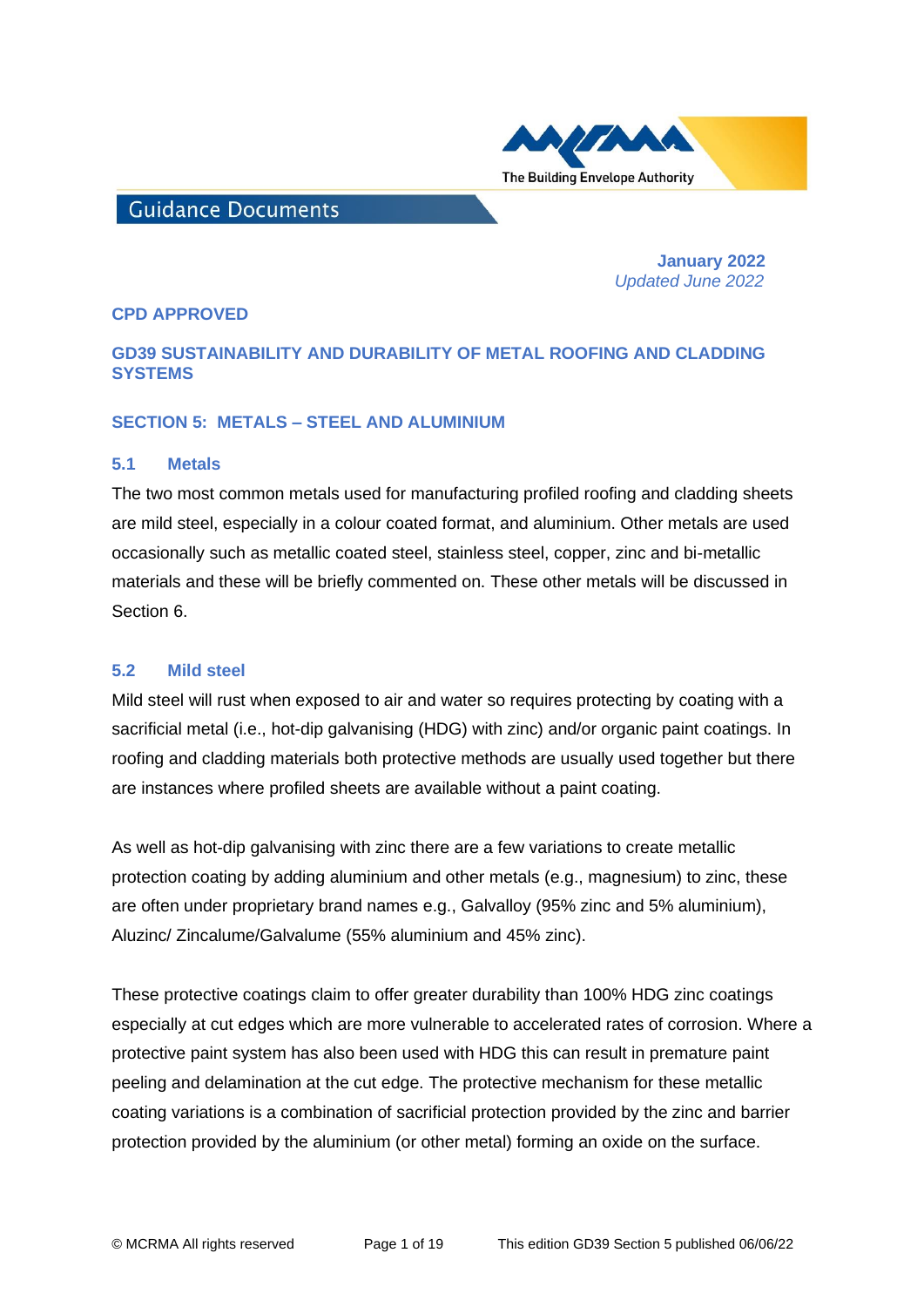The durability of mild steel protected by metallic coatings is generally based on the thickness of the zinc layer. Damage to or partial removal of the protective metallic coating can accelerate the corrosion of the steel substrate.

Galvanised steel can suffer from inverse corrosion at temperatures above approximately 70°C and where there is moisture present. In this instance the steel becomes sacrificial to the zinc and corrodes. This can occur at end lap positions with dark coloured sheets laid to low pitches.

## **5.2.1 Colour coated steel**

Paint coatings applied to galvanised (or other protective coating) steel comprise multiple layers, see figure 5.1, and generally consist of a pre-treatment layer, a primer, the coloured paint layer and sometimes a clear protective layer to the outer weathering side. The reverse side consists of a pre-treatment layer and a backing coat. In some environmental conditions there may be the requirement for a double-sided coating where the external weathering side coating is also applied to the reverse side.



*Figure 5.1 – Typical multi-layer coating system on steel*

There are a several types of organic paint finishes that can be applied to steel such as plastisol, polyester, polyurethane and polyvinylidene fluoride (PVDF also known as PVF2). Reverse side coatings will usually be polyester or epoxy unless a double-sided coating is specified. Thicknesses of finishes will vary from approximately 25 μm (e.g., polyester) to 200 μm (e.g., plastisol). Reverse side coatings will typically be between 5 and 12 μm.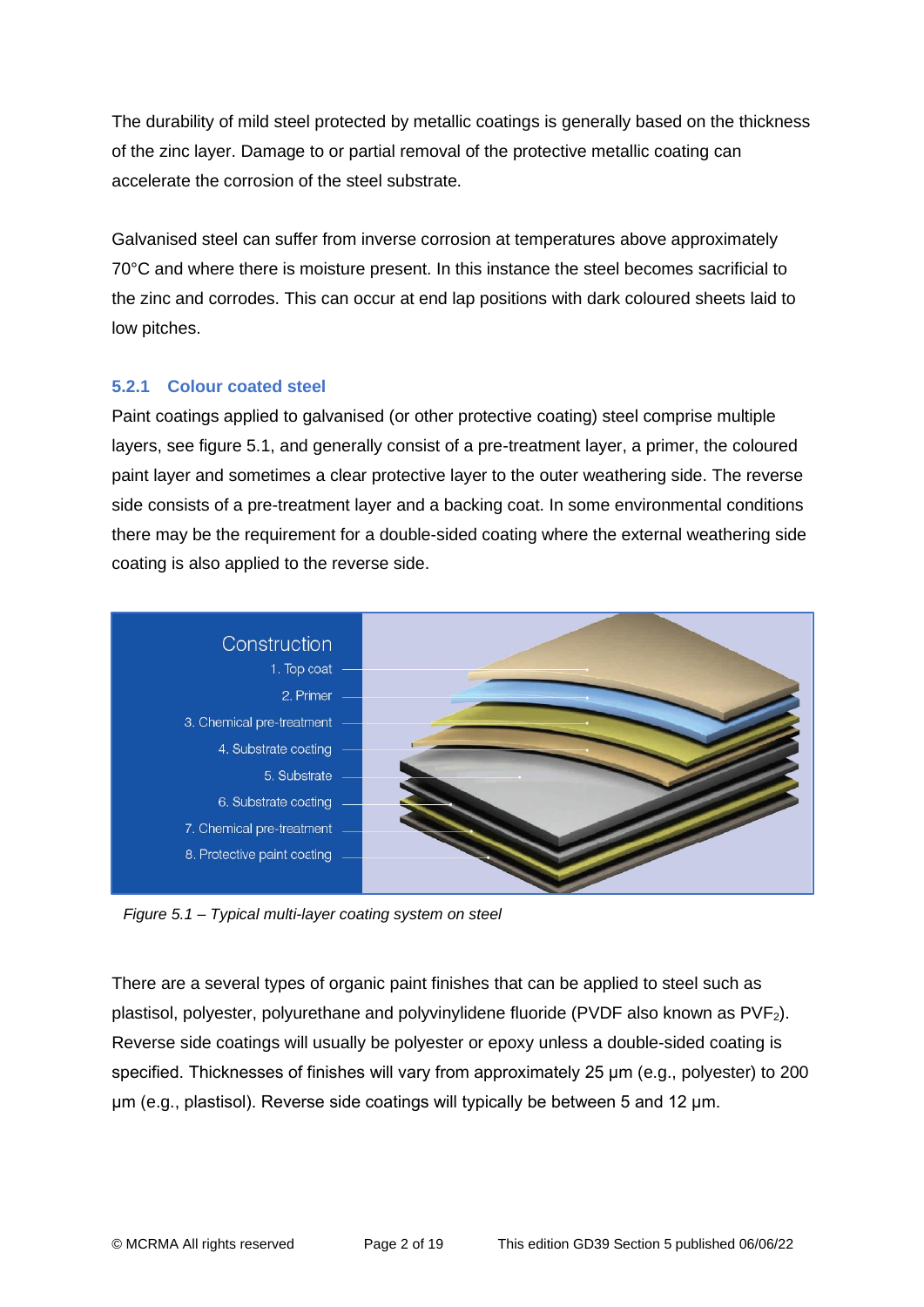Surface finish varies from one paint system to another with the thicker paints (e.g., plastisol)

having an embossed or leather grain effect, see figure 5.2, and thinner paints (e.g., polyurethane, PVDF and polyester) having a smoother finish. An embossed or leather grain surface can conceal minor scratches and blemishes but can trap dirt and is aesthetically considered more suitable for use on roofs.

A smooth surface can provide a more aesthetically better finish and may be considered more acceptable for use as wall cladding; however, the smooth surface does not conceal



*Figure 5.2 – Embossed effect surface finish*

minor scratches and blemishes so greater care must be taken when handling and installing the cladding sheets.

Surface colour can have an impact on the durability of paint finishes. Lighter colours reflect thermal radiation better than darker colours, keeping the surface temperature lower in warmer conditions and higher in colder conditions which can reduce the pace of degradation of the paint system. It is normally recommended that light coloured coated steel sheets are used on roofs.

British Board of Agrément (BBA) certificates for pre-finished steel coil will give an indication as to the minimum appearance or decorative life (usually the period before first maintenance painting is considered) for the coating. This will be less than the expected design life of the coating in protecting the steel substrate against corrosion. Table 5.1 gives an overview of the typical minimum appearance or decorative life of various generic coating systems based on information from pre-finished coil BBA certificates from several manufacturers. These typical life expectancies may differ from an individual manufacturer's BBA certificates, and it is therefore advisable that the manufacturer is consulted to obtain a more definitive indication of their coating system's durability performance.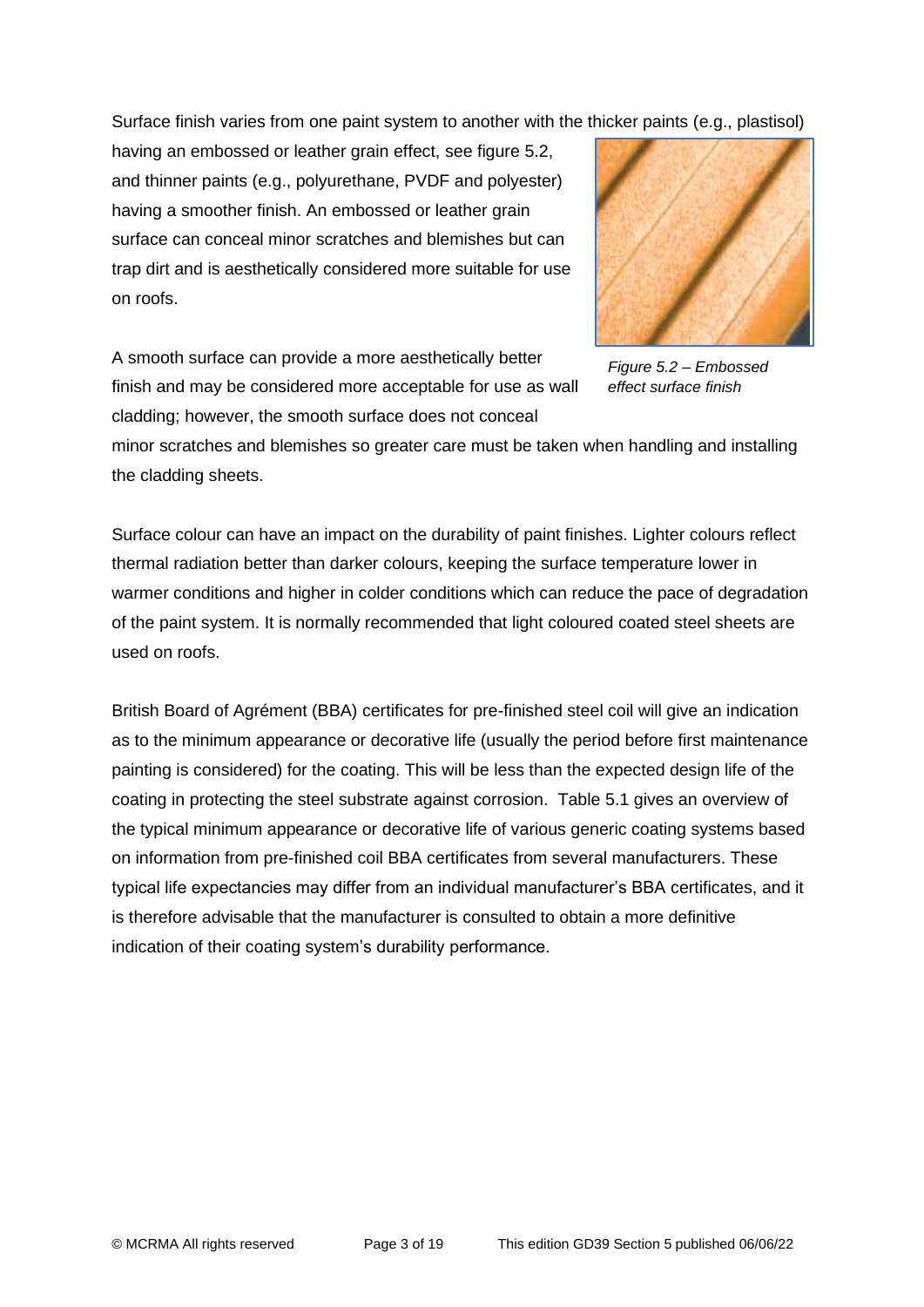| <b>Coating System</b>                                                               | Typical minimum decorative/appearance life (years) of<br>coating for various atmospheric atmospheres | <b>Typical</b><br>minimum |                                    |                                    |                        |  |  |
|-------------------------------------------------------------------------------------|------------------------------------------------------------------------------------------------------|---------------------------|------------------------------------|------------------------------------|------------------------|--|--|
|                                                                                     | <b>Rural or</b><br>Urban                                                                             | Coastal                   | <b>Normal</b><br><b>Industrial</b> | <b>Severe</b><br><b>Industrial</b> | design life<br>(years) |  |  |
| High Performance<br>Plastisol                                                       | 25                                                                                                   | 20                        | 25                                 | 20                                 | >40                    |  |  |
| Plastisol                                                                           | $10 - 251$                                                                                           | $10 - 251$                | $10 - 251$                         | $10 - 251$                         | $10 - 251$             |  |  |
| Multiple layer<br>polyamide<br>modified coating                                     | $25 - 30$                                                                                            | $15 - 20$                 | $25 - 30$                          | $15 - 20$                          | $>40$                  |  |  |
| Polyurethane                                                                        | 15                                                                                                   | 10                        | 15                                 | 10                                 | 20                     |  |  |
| <b>PVDF</b>                                                                         | 15                                                                                                   | 10                        | 15                                 | 10                                 | 20                     |  |  |
| PE.                                                                                 | $5 - 151$                                                                                            |                           |                                    |                                    | 15                     |  |  |
| 1. Life expectancies differ for different colours and manufacturers<br><b>Notes</b> |                                                                                                      |                           |                                    |                                    |                        |  |  |
| 2. Life expectancies will be dependent upon location, aspect and use (roof or wall) |                                                                                                      |                           |                                    |                                    |                        |  |  |

*Table 5.1 – Overview of typical steel coating system life expectancies based on BBA certificates*

Actual product warranties offered for coating systems are dependent upon many different factors such as material supplier, coating, surface colour, location, application etc. The warranty will also vary depending upon an existing application involving weathered material and the future development of enhanced systems which may improve with ongoing R&D. Performance warranties should be discussed with individual suppliers at the time of product specification and the warranty should be agreed in writing at the design stage.

The degradation hierarchy of the breakdown of a paint system can be taken as chalking, cracking and blistering, in order of increasing seriousness. If maintenance painting is then not undertaken after the last stage, there is a likelihood that there will be a development of rust or corrosion products and/or flaking of the paint.

Where there are areas of colour coated profiled sheet with exposed eaves and soffit areas there maybe the need for the reverse side coating of the sheet to be improved with a similar coating as the top weathering layer.

The thickness of the paint system can usually provide good protection from minor scratches and abrasion but deep scratches which fully penetrate or remove the paint system can lead to premature corrosion of the steel substrate and should be repaired with a compatible anticorrosive paint.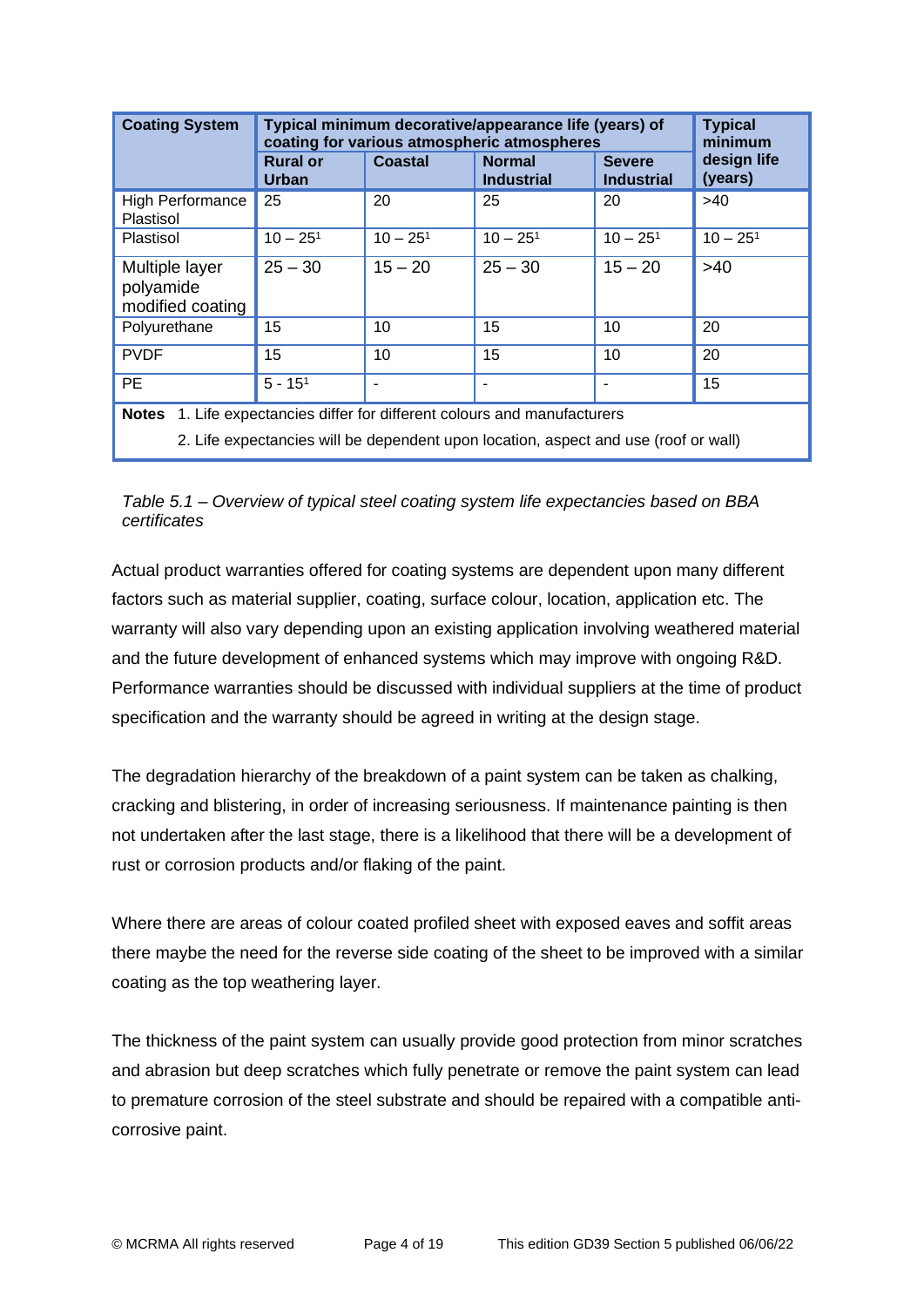Surfaces which are not subject to natural washing by rain, e.g., soffit areas, below framed PV panels etc. may have an increased risk of corrosion and degradation of the material and/or its coating, which may negate any material/coating warranty. The surfaces should be cleaned with a greater frequency than other areas in order to restore the paint systems appearance and remove any corrosive deposits. This can usually be done by hosing with water and a neutral detergent, although it is advised that written approval and any further maintenance requirement is sought from the roof system manufacturer/supplier prior to specification and installation.

At cut edges of the profiled sheet edge corrosion is inhibited by the sacrificial action of the protective metallic coating. Factory cut edges are usually a clean cut; site cut edges though may lead to a rougher edge which is more susceptible to corrosion and should be kept to a

minimum and would benefit from being coated with an anticorrosion paint to delay the formation of edge corrosion.

Cut edge corrosion issues leading to premature breakdown of the protective paint system often occur at end lap positions on roofs, see figure 5.3, even after a period of time much less than the expected durability of the paint system.



*Figure 5.3 – Cut edge corrosion and premature breakdown of paint system at roof end lap detail*

This can be a result of a combination of an incorrect choice of the paint system for the environmental location and/or the type of metallic coating protection used on the steel substrate.

It is therefore advisable that the roof sheet manufacturer and/or metal manufacturer is consulted as to the correct choice of paint system and steel substrate protection that is required for a given application, location and atmospheric environment. Advice should also be sought if additional protective measures are required at end laps, such as the on-site application of an anti-corrosive paint to the cut edge at roof end laps.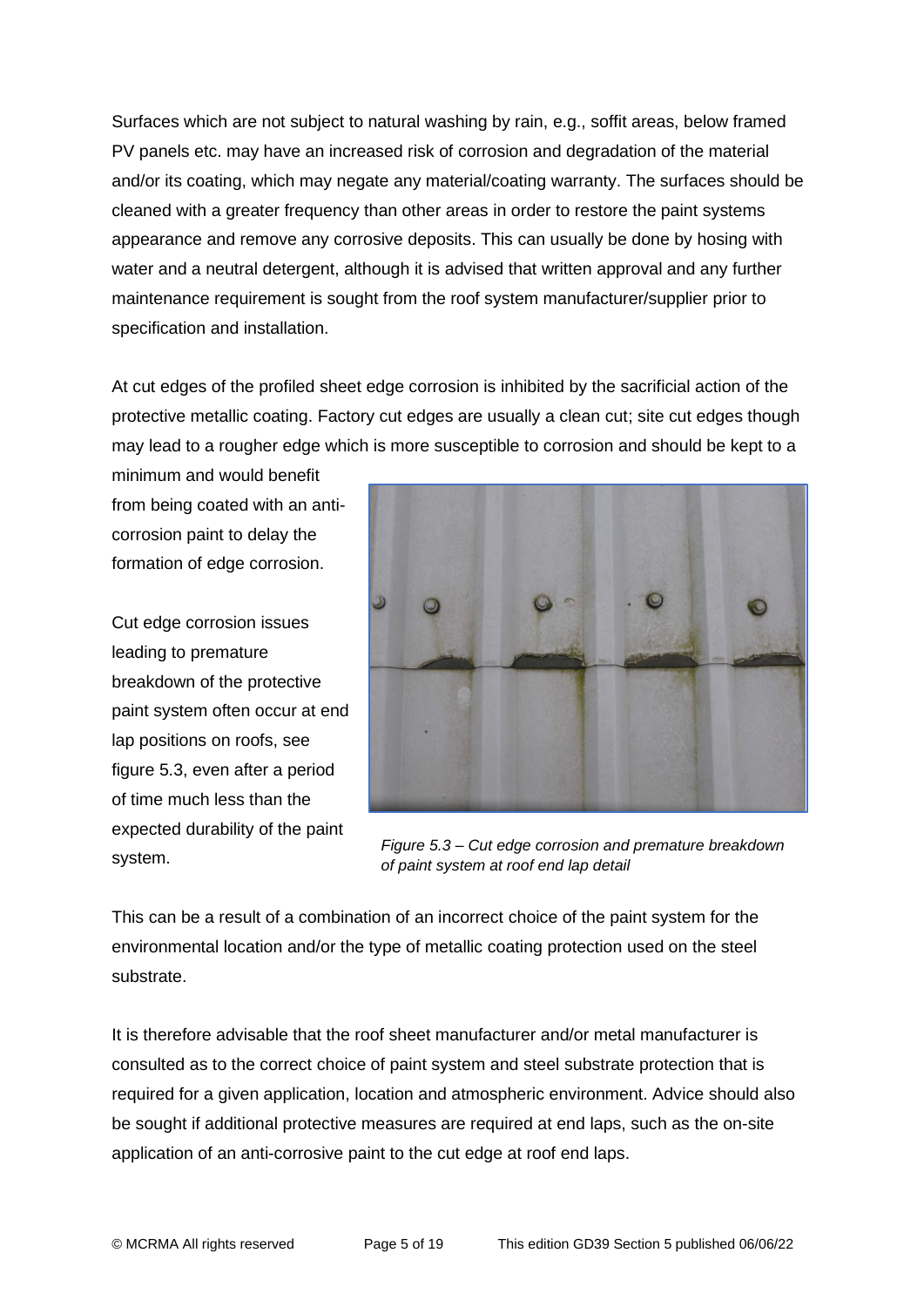Further information on the correct sealing of end laps can be found in MCRMA Guidance Document GD19 *Effective sealing of end laps in metal roofing constructions*.

# **5.2.2 Unpainted metallic coated steel**

Profiled roofing and cladding sheets roll-formed from hot dipped galvanised (HDG) zinc and zinc-aluminium alloy metallic coatings, in their natural unpainted state are used in some nonaggressive environments and where the durability requirement is relatively short.

In polluted and coastal environments, the durability of the metallic coatings can be considerably reduced with the zinc-aluminium alloy coating offering a slightly better performance than the HDG coating. Acidic and alkaline environments can cause severe corrosion as will run-off from or contact with highly acidic or highly alkaline materials, e.g., high acidic timber, concrete and mortar etc.

Both forms of metallic coating offer good resistance against minor scratches due to the sacrificial action of zinc but deep scratches resulting in damage to, or partial removal of the protective metallic coating can accelerate the corrosion of the steel substrate.

## **5.3 Aluminium**

In the UK, aluminium roof and wall cladding sheets are most commonly produced from uncoated aluminium alloy. Aluminium is a very durable material and generally does not require any coating for protection purposes except in some particularly aggressive environments where additional protection would be beneficial.

Colour coated aluminium is predominately used where there is an aesthetic requirement on a project e.g., planning requirements, matching existing buildings, company's brand colour (see figure 5.4), etc.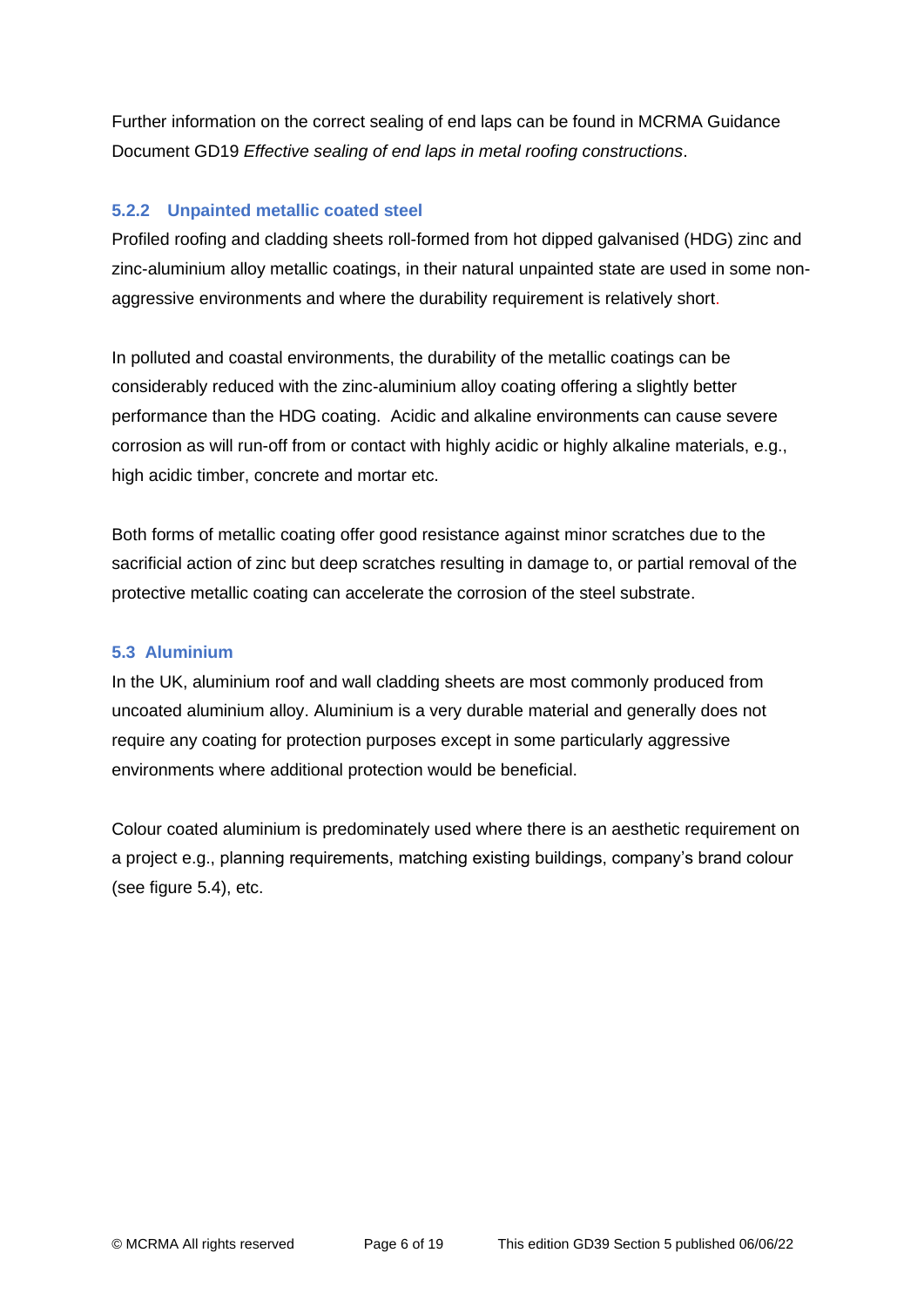

*Figure 5.4 – Colour coated aluminium in company's brand colour*

## **5.3.1 Uncoated aluminium**

Uncoated aluminium used for roofing and cladding sheets will invariably have a stucco-embossed finish, see figure 5.5, rather than being plain mill finish. The stucco-embossed finish is adopted as it diffuses incident light and helps reduce reflections and glare. The appearance of minor marks and scratches from the production, handling and installation process which would be visible if using a mill finish uncoated material are also negated when using a stucco embossed finish.



*Figure 5.5 – Aluminium standing seam sheet with stucco embossed finish*

With uncoated aluminium it is the naturally forming oxide layer that provides an ever-present

barrier to atmosphere attack. Inert and hard, the oxide layer is an integral part of the metal reforming spontaneously if cut or scratched. This layer thickens very slowly with age and darkens in time from its original highly reflective surface according to the amount of atmospheric pollution, typically to a dull grey in rural and urban environments and a darker grey in coastal and industrial environments.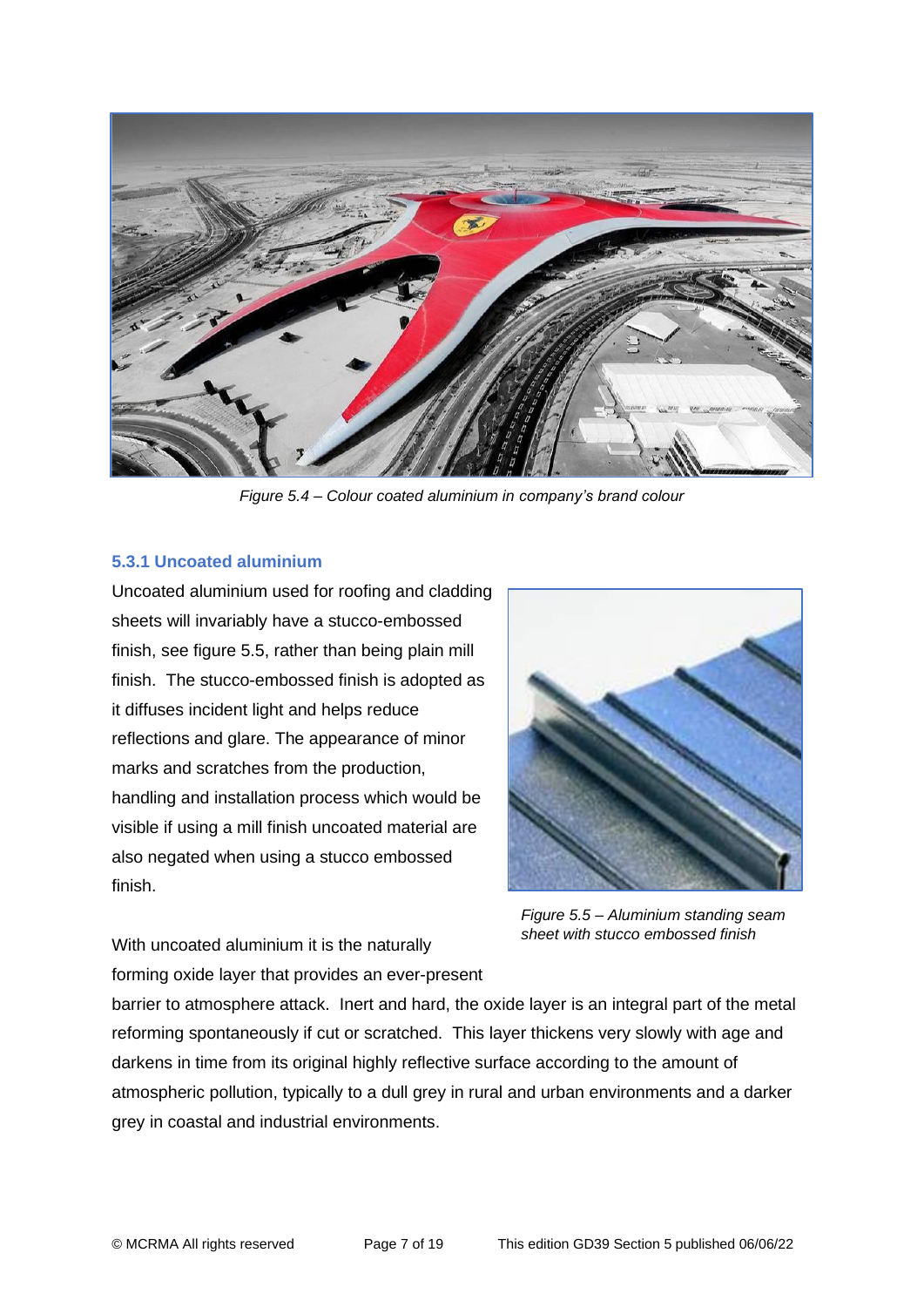Aluminium is highly resistant to chemical attack from pollutants typically found in various atmospheric environments as shown in table 5.2, is also unaffected by petrol, oil and modern greases.

| <b>Atmospheric</b><br>environment and<br>corrosion category | <b>Typical pollutants</b>                                                                                                       | <b>Effect on uncoated aluminium</b>                                                                                                                                |  |
|-------------------------------------------------------------|---------------------------------------------------------------------------------------------------------------------------------|--------------------------------------------------------------------------------------------------------------------------------------------------------------------|--|
| Rural and suburban (C2)                                     | The level of atmospheric<br>pollution is generally very low                                                                     | Pollutants have little effect on<br>aluminium.                                                                                                                     |  |
| Urban (C3)                                                  | Carbon monoxide (CO) and<br>carbon dioxide $(CO2)$                                                                              | These pollutants have little effect<br>on aluminium.                                                                                                               |  |
| Industrial (C3, C4, C5-I)                                   | Sulphur dioxide (SO <sub>2</sub> ) and<br>hydrogen chloride (HC). In the<br>presence of moisture, these<br>gases can form acids | The acids may penetrate the<br>protective aluminium oxide layer<br>and attack the underlying metal.<br>Such pitting attack, has shown to<br>reduce over time.      |  |
|                                                             | Ammonia, carbon monoxide<br>and carbon dioxide                                                                                  | These pollutants have little effect<br>on aluminium.                                                                                                               |  |
| Coastal/marine (C3, C4,<br>C5-M)                            | Sodium chloride (NaCl)                                                                                                          | Very little effect on exposed rain-<br>washed areas, sheltered areas<br>might suffer only superficial attack,<br>but less so than that of industrial<br>pollutants |  |

*Table 5.2 – Effect of atmospheric pollutants on uncoated aluminium*

Performance data collected over long periods of time show that the rate of pitting reduces with time and that the rate of attack becomes negligible after a few years.

BS 5427 states that "*plain mill finish, including stucco embossed aluminium, is normally expected to last the design life of the building without maintenance. In certain exceptional conditions pitting and/or the formation of a loose deposit, particularly on the internal surface, can occur. Evidence of this normally appears shortly after commissioning".*

Rainwater has a beneficial washing effect on exposed aluminium surfaces by diluting any pollutants resting on the metal and washing them away. Surfaces which are not subject to natural washing by rain, e.g., soffit areas, below framed PV panels etc. should be cleaned periodically to restore the appearance and remove any corrosive deposits. This can usually be done by hosing with water and a neutral detergent*.*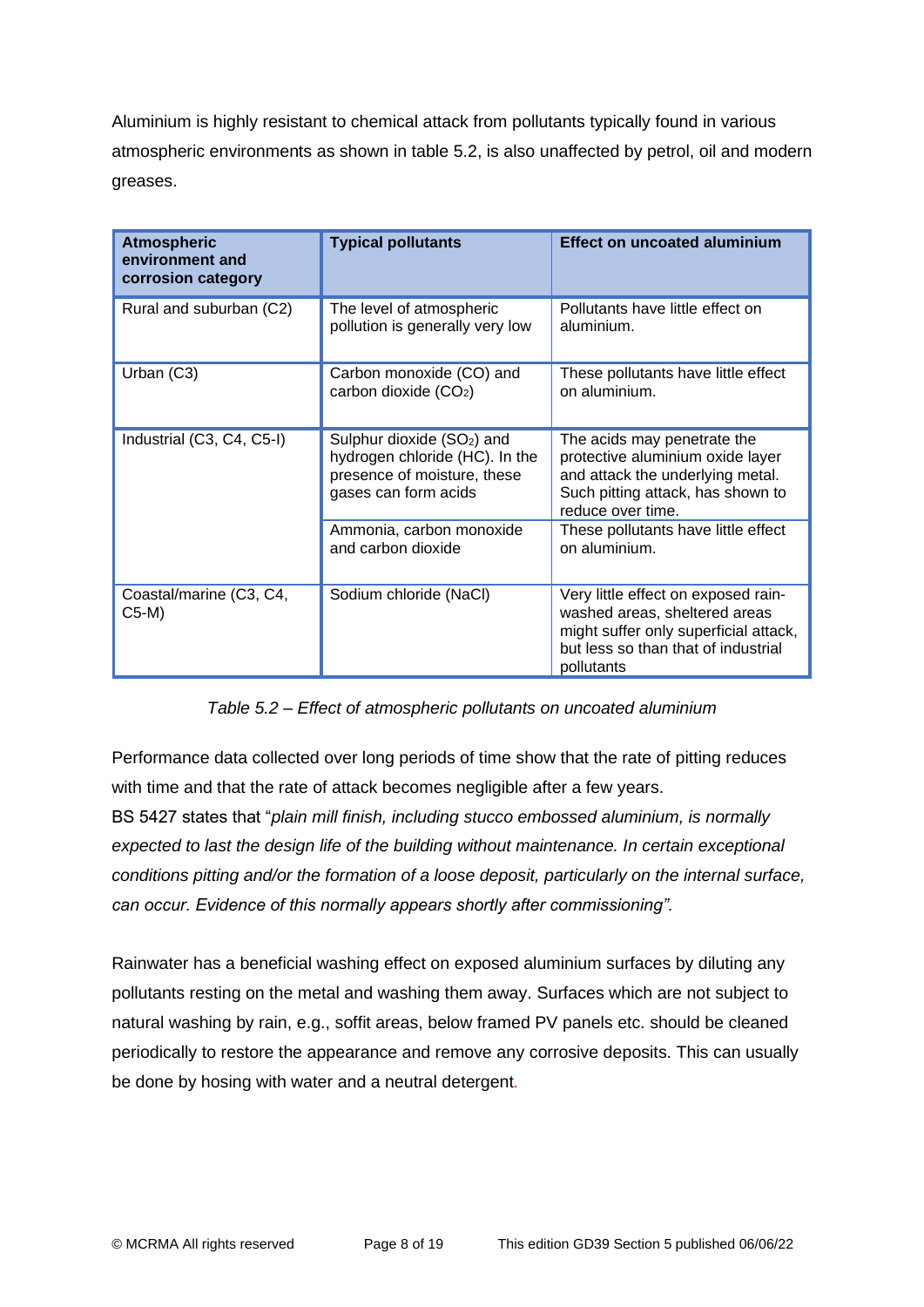The durability of uncoated aluminium sheets can be impacted upon by other construction materials as listed below and contact should be avoided where possible or protective measures should be taken to isolate them, such as paints, bi-metallic separation tapes or pads etc. appropriate to the materials and environment.

- Any environment or condition
	- o ungalvanised mild steel,
	- o brass
	- o copper and its alloys
	- $\circ$  timber treated with fire retardants
	- o mortar
	- o alkali-bearing materials
- Damp conditions
	- o timber preserved with copper or fluoride compounds
	- o other metals (i.e., bi-metallic contact)
- Coastal/marine environments
	- o lead
	- o stainless steel (not fasteners)
- industrial environments
	- o lead

Drainage from copper onto uncoated aluminium should be avoided but drainage from the aluminium onto copper is acceptable.

# **5.3.2 Coated aluminium**

There are a several types of organic paint finishes that can be applied to aluminium such as PVDF (polyvinylidene fluoride, also known as  $PVF<sub>2</sub>$ ), polyurethane, Abrasion Resistant System (ARS), polyamide modified polyurethane paint system) and polyester. Each coating system has different properties and offers various levels of durability.

The coating systems are multi-layer (see figure 5.6) consisting of a pre-treatment, a primer and a finish coat on the weathering side. The reverse side will consist of a pre-treatment and backing coat unless a double-sided coating is specified.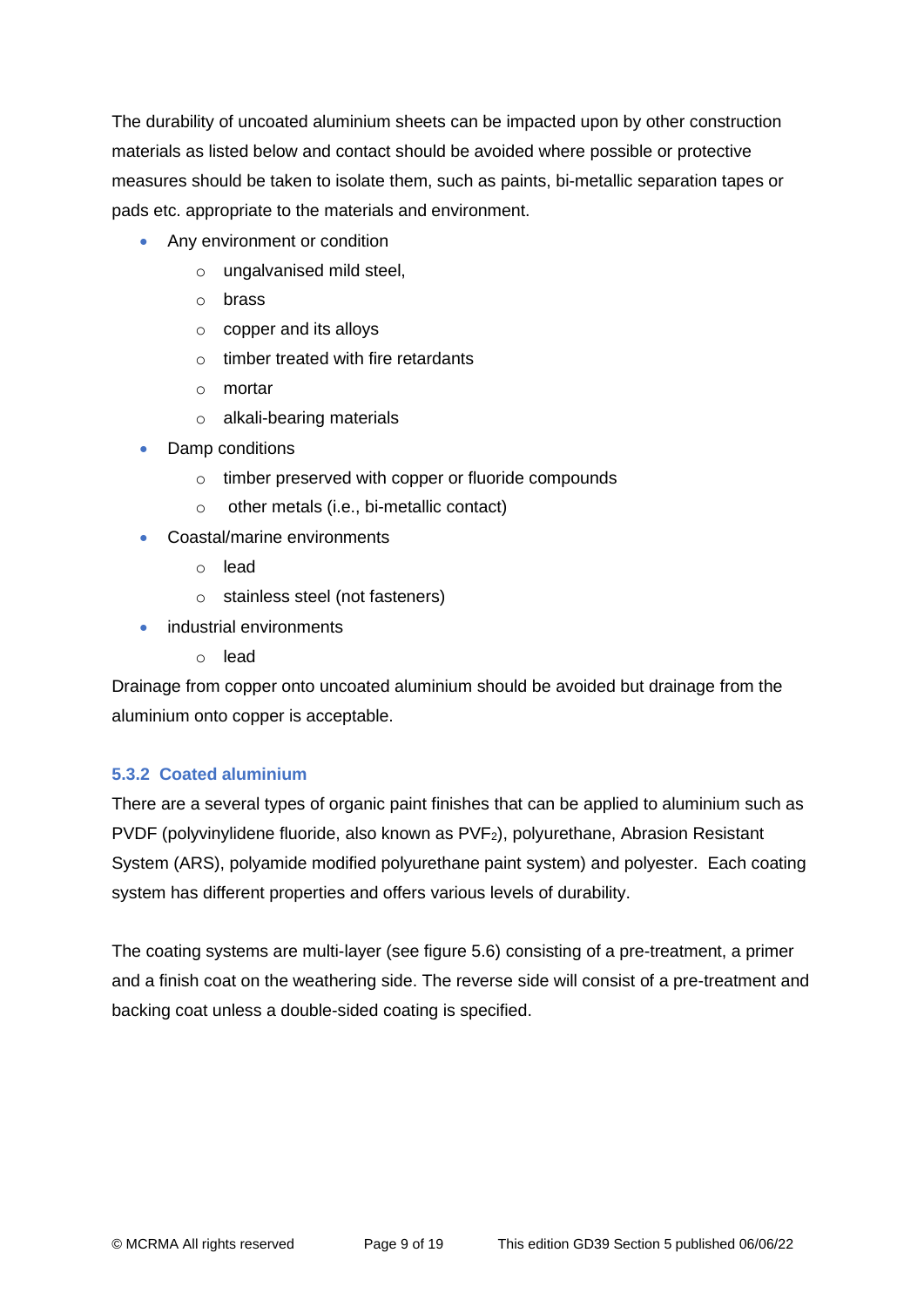The coatings on aluminium are in a thickness range of between 20-40 μm and are applied as a uniform smooth film on a smooth surface (i.e. mill finish aluminium). A stucco embossed finish can be achieved with some paint systems by embossing the coated aluminium, but this is not recommended for corrosive environments as the embossing may cause micro-cracking in the coating.



*Figure 5.3 - Typical multi-layer coating system on aluminium* 

PVDF coating systems can be supplied as a Class 1 PVDF system that contains a minimum of 70% PVDF resin and a maximum of 30% of acrylic resin or as a Class 2 PVDF system that has a 50% to 50% PVDF to acrylic mix. Class 2 PVDF systems are not widely used in the UK due to their inferior performance to ultraviolet (UV) light.

The weathering side of the PVDF coating system is described as a 2-coat system consisting of the primer and the finish coat. PVDF coatings can be supplied as a 3-coat or 4-coat system as well when there may be the need to provide additional protection in aggressive atmospheric environments or may be due to the type of colour chosen. There are two types of 3-coat system which use either a clear lacquer layer (protecting the pigments used in forming the colour or to protect metallic coating systems) or an opaque layer (a grey PVDF layer is used on top of the primer protecting it from UV attack from sunlight and is mainly used on blue and dark green colours). A 4-coat system will use both additional layers.

BBA certificates for pre-finished aluminium coil will give an indication as to the minimum appearance or decorative life (usually the period before first maintenance painting is considered) for the coating. Table 5.3 gives an overview of the typical minimum appearance or decorative life of various generic coating systems based on information from pre-finished coil BBA certificates. These typical life expectancies may differ from an individual manufacturer's BBA certificates, and it is therefore advisable that the manufacturer is consulted to obtain a more definitive indication of their coating system's durability performance and any warranties offered.

Colour coated aluminium is generally only used where there is an aesthetic requirement on a project and maintenance painting is only necessary for appearance. Coated aluminium profiled roofing and cladding sheets will still offer the same long-term durability as uncoated profiled sheets.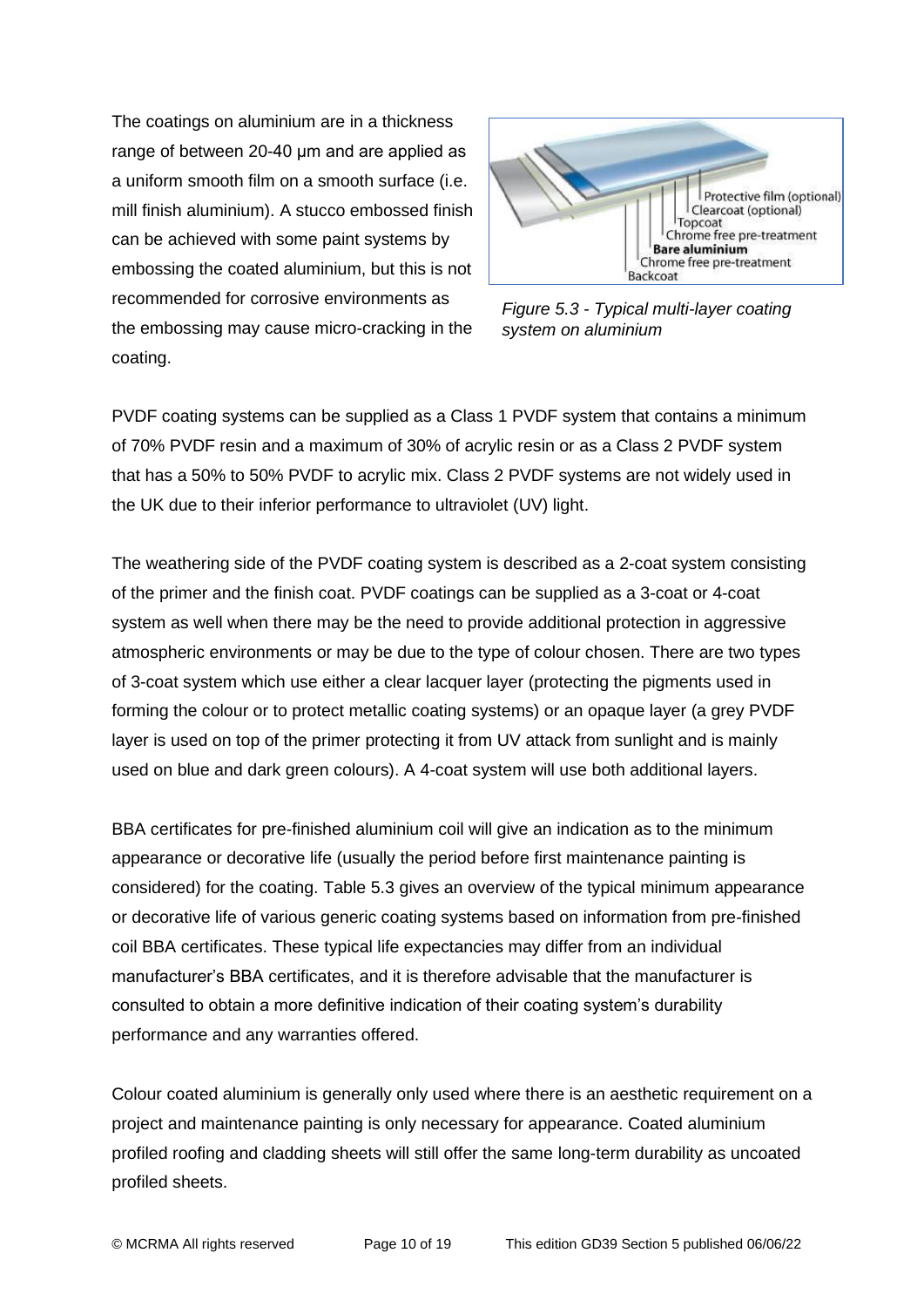| <b>Coating System</b> | Typical minimum decorative/appearance life (years) of<br>coating for various atmospheric atmospheres | <b>Typical</b><br>minimum |                                    |                                    |                        |
|-----------------------|------------------------------------------------------------------------------------------------------|---------------------------|------------------------------------|------------------------------------|------------------------|
|                       | <b>Rural or</b><br><b>Urban</b>                                                                      | <b>Coastal</b>            | <b>Normal</b><br><b>Industrial</b> | <b>Severe</b><br><b>Industrial</b> | design life<br>(years) |
| <b>PVDF</b>           | 20                                                                                                   | 15                        | 20                                 | 15                                 | >40                    |
| Polyurethane          | 15                                                                                                   | 10                        | 15                                 | 10                                 | >40                    |
| <b>ARS</b>            | 20                                                                                                   | 15                        | 20                                 | 15                                 | >40                    |
| Polyester             | 15                                                                                                   | 10                        | 15                                 | 10                                 | >40                    |
| <b>Notes</b>          |                                                                                                      |                           |                                    |                                    |                        |

- 1. The paint systems perform satisfactorily as per the atmospheric conditions above but excluding the immediate vicinity of, and downwind from, sources of abnormal corrosive contaminants, such as chemical works, cement works and copper foundries.
- 2. Decorative life expectancies will be dependent upon colour, location, aspect and use (roof or wall)

*Table 5.4 – Overview of typical aluminium coating system decorative life expectancies based on BBA certificates*

Actual product warranties offered for coating systems are dependent upon many different factors such as material supplier, coating, surface colour, location, application etc. The warranty will also vary depending upon an existing application involving weathered material and the future development of enhanced systems which may improve with ongoing R&D. Performance warranties should be discussed with individual suppliers at the time of product specification and the warranty should be agreed in writing at the design stage.

Where there are areas of colour coated profiled sheet with exposed eaves and soffit areas there maybe the need for the reverse side coating of the sheet to be improved with a similar coating as the top weathering layer.

Resistance to scratching and abrasion is dependent upon the coating system. An ARS paint system has excellent scratch and abrasion resistance whilst a PVDF paint system has only moderate resistant and should be handled with care. Polyurethane and polyester paint systems have scratch and abrasion resistances between these two extremes. Scratches and abrasions to the paint system will not affect the overall durability of the roofing and cladding sheets and repair is generally only considered from an appearance point of view.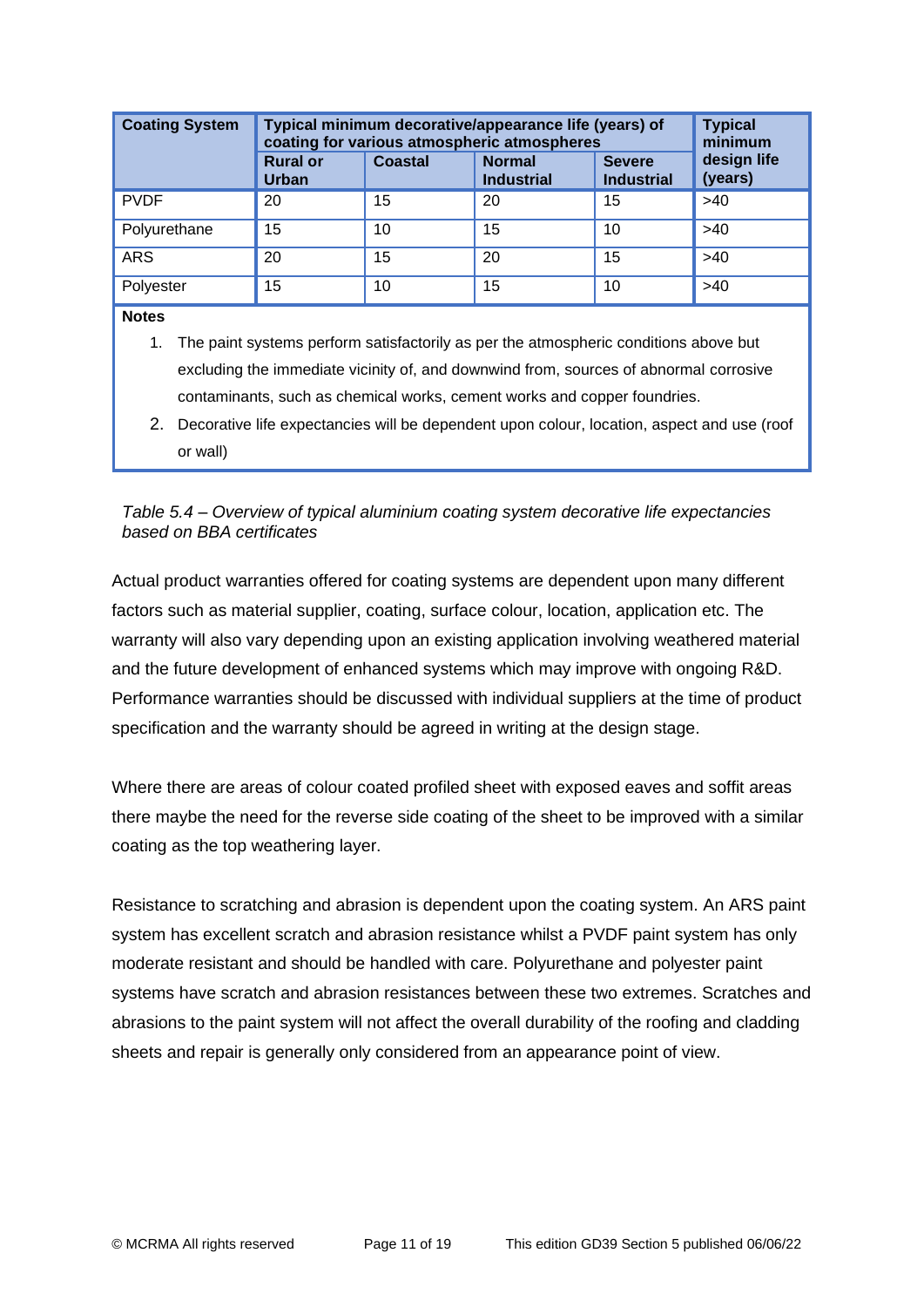Surfaces which are not subject to natural washing by rain, e.g., soffit areas, below framed PV panels etc. should be cleaned periodically to restore the paint system's appearance and remove any corrosive deposits. This can usually be done by hosing with water and a neutral detergent.

Surfaces which are not subject to natural washing by rain, e.g. soffit areas, below framed PV panels etc. may have an increased risk of corrosion and degradation of the material and/or its coating, which may negate any material/coating warranty. The surfaces should be cleaned with a greater frequency than other areas in order to restore the paint systems appearance and remove any corrosive deposits. This can usually be done by hosing with water and a neutral detergent, although it is advised that written approval and any further maintenance requirement is sought from the roof system manufacturer/supplier prior to specification and installation.



# **MCRMA ONLINE CPD PROGRAMME**

This guidance document is available as an online CPD and is accredited by the CPD Certification Service. MCRMA's online CPD programme is open to anyone seeking to develop their knowledge and skills within the metal building envelope sector. Each module also offers members of professional institutions an opportunity to earn credit toward their annual CPD requirement.

MCRMA provides informative self-study training, delivering good learning value with an online assessment to check knowledge. The course material is studied offline with an online assessment component to verify knowledge. It is a training with learning and CPD value accredited by the CPD Certification Service.

This module has an anticipated CPD value of 60 minutes or equivalent.

You can take the module at<https://mcrma.co.uk/online-cpds/>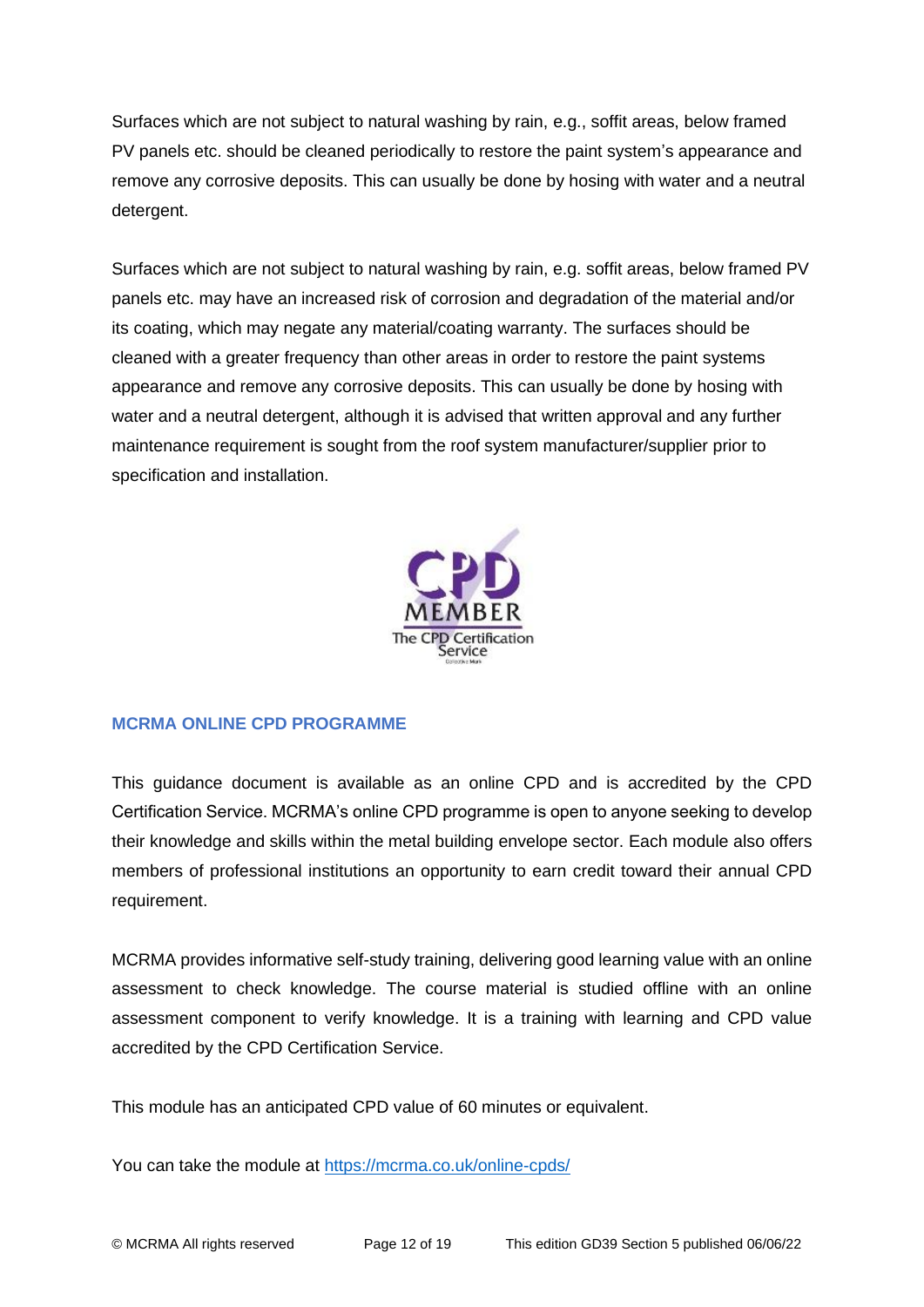## **5.4 STRUCTURE OF GD 39**



*Pictorial overview of MCRMA guidance document GD39: Sustainability and durability of metal roofing and cladding systems*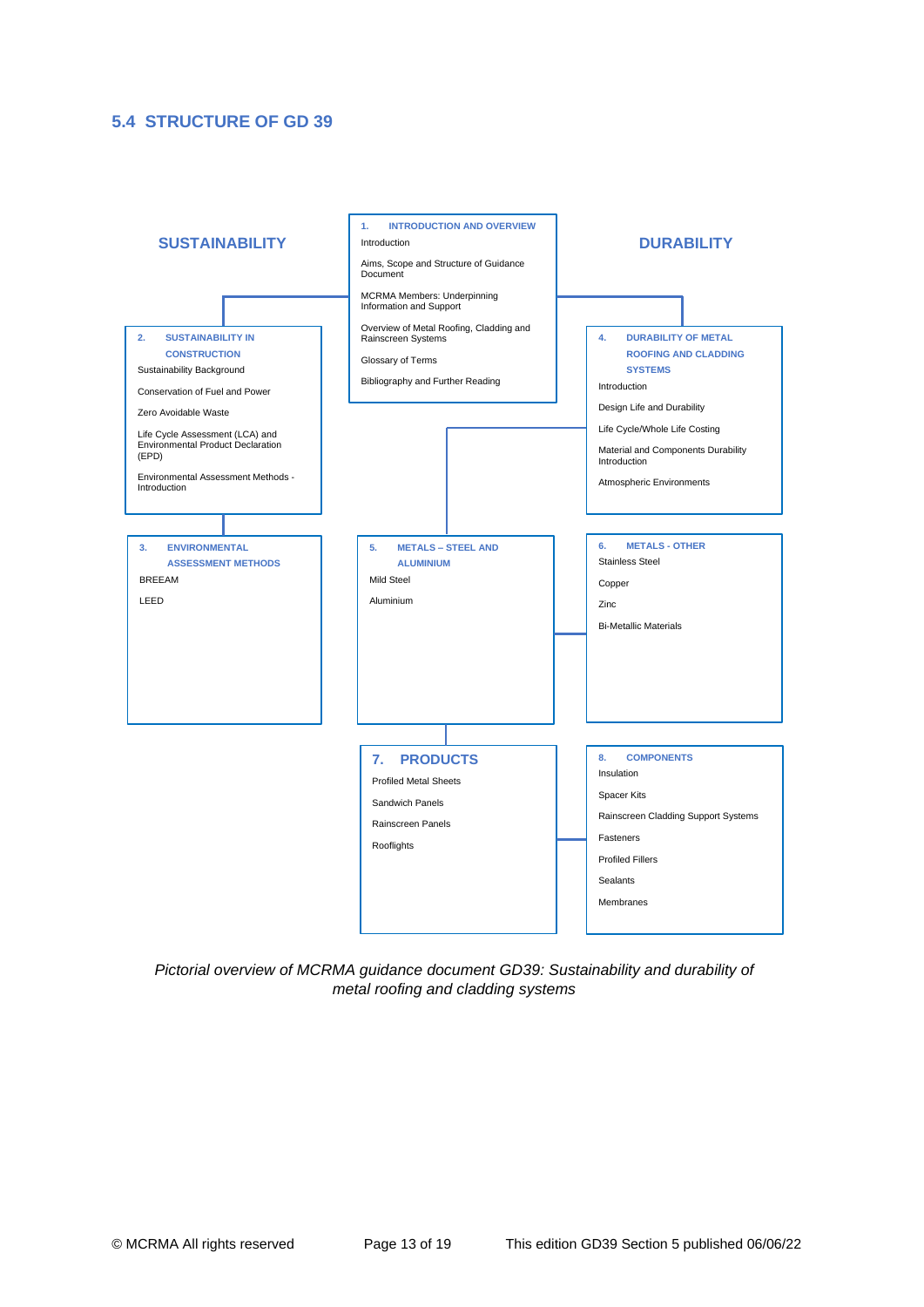#### **5.5 GLOSSARY OF TERMS**

**BRE Green Guide to Specification** Generic product LCAs and EPDs form the basis of the BRE (Building Research Establishment) Green Guide to Specification (Green Guide). Initially published as a simple to use 'green guide' to the environmental impacts of common building materials and products. It has undergone regular updates and expansion as an online version which provides guidance for specifiers, designers and their clients on the relative environmental impacts of many elemental specifications for roofs, walls, floors etc.

#### **BREEAM (Building Research Establishment Environmental Assessment Method)** A

voluntary scheme which can be used to assess the environmental performance of most types of building (new and existing). Developed by BRE (Building Research Establishment) it is the world's longest established environmental assessment system and is used internationally as well as in the UK.

**COP (Conference of the Parties) 26** The 26th Meeting of the Conference of the Parties to the United Nations Framework Convention on Climate Change (UNFCCC). The COP26 conference was held in Glasgow in November 2021 hosted in partnership by UK and Italy. Previous notable COP conferences took place at Kyoto (COP3) in 1997 and Paris (COP21) in 2015. These and other conferences have led to commitments to climate change, reduction of greenhouse gases and keeping global temperature rise this century below 2°C (preferably 1.5°C) above pre-industrial levels have been agreed.

**CSR (Corporate Social Responsibility)** The self-regulated responsibility of companies to society in areas such as the environment, the economy, employee well-being etc. Most companies, especially larger ones, now report on their CSR, a major element of which is the carbon footprint of a company's activities and their efforts to reduce it.

**Environmental assessment method/rating system** A methodology and/or rating system where various environmental impact factors are assessed against given criteria and points/credits are awarded. The total number of points/credits obtained will provide an indication of the environmental friendliness of a building design and its operation. The use of environmental assessment methods and rating systems can help encourage clients, developers and design teams to design and construct more sustainable buildings which are more energy efficient, climatic responsive, material and resource efficient, have healthier indoor environments for occupants and limit waste emissions and pollution.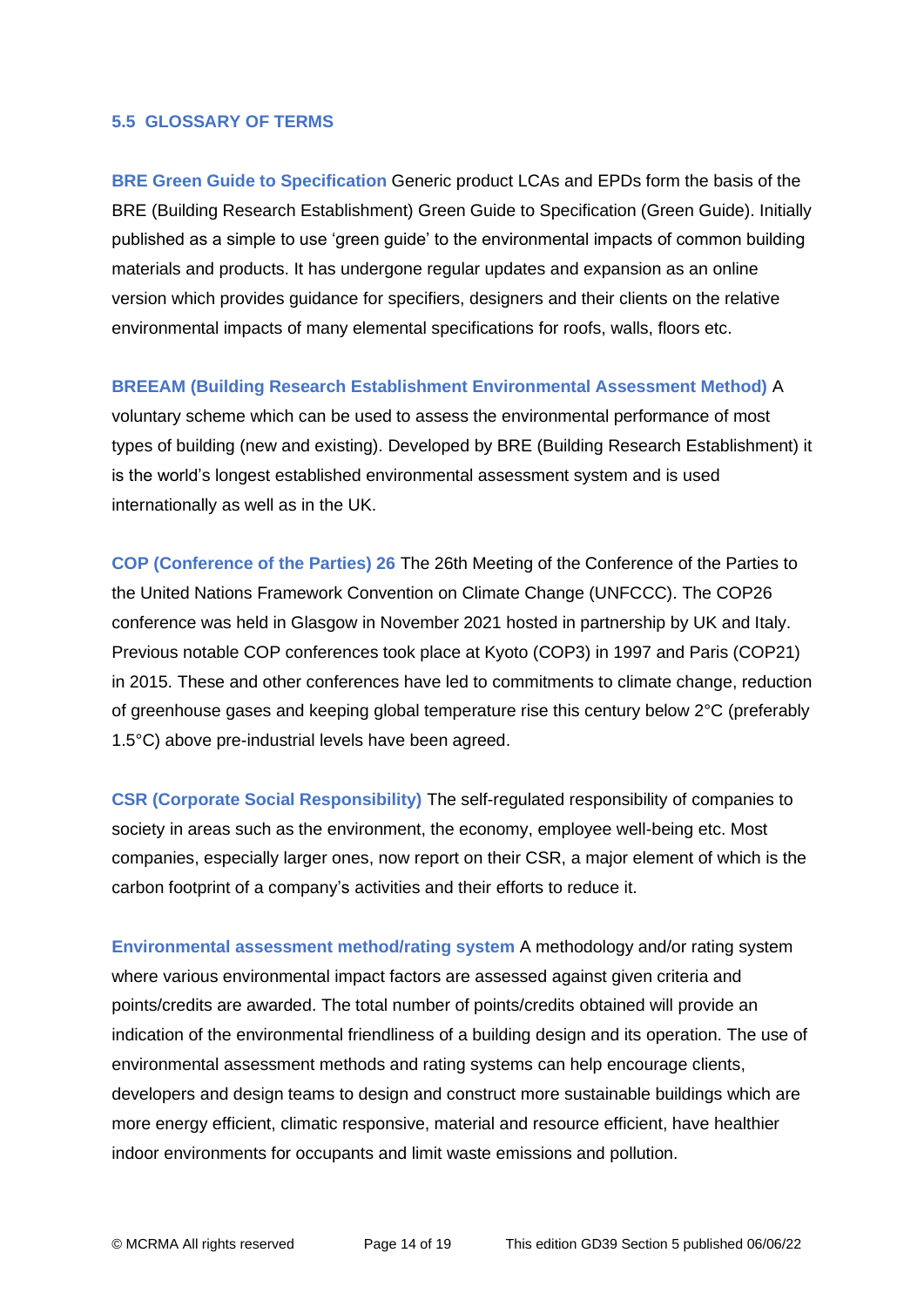**EPD (Environment Profile Declaration)** The results of an LCA are published in an EPD which is developed to a common format e.g., to the principles and procedures given in ISO 14025. The overall goal of an EPD is to communicate verifiable and accurate information on the environmental aspects of products that are not misleading. An EPD also provides the basis of a fair comparison of the environmental performance of products.

**Greenhouse Gases** Greenhouse gas emissions from human activities strengthen the greenhouse effect, causing climate change. Some of the gases occur naturally in the atmosphere, while others result from human activities. The seven greenhouse gases which contribute directly to climate change are carbon dioxide  $(CO<sub>2</sub>)$ , methane  $(CH<sub>4</sub>)$ , nitrous oxide  $(N<sub>2</sub>O)$ , hydrofluorocarbons (HFCs), perfluorocarbons (PFCs), sulphur hexafluoride (SF $_6$ ) and nitrogen trifluoride (NF<sub>3</sub>). The largest contributor to global warming is carbon dioxide (CO<sub>2</sub>) which makes it the focus of many climate change initiatives.

**LCA (Life Cycle Assessment)** An assessment of the environment impacts of a product over its life cycle to a given methodology e.g., compliance with ISO 21930, considering several environmental issues. This life cycle of the product is often referred to as '*cradle to grave'*, where the *'cradle'* is the extraction of raw materials and the *'grave'* is the product's disposal and will consider the product's use over the building's life expectancy. A variation is a '*cradle to cradle'* life cycle where the disposal stage is replaced with a recycling process that produces material suitable for manufacturing a new product. LCAs are often broken down further into '*cradle to gate*' and '*gate to gate*' life cycles which can be useful for a manufacturer as a means of identifying internal processes for environmental improvements.

**LCC (Life Cycle Costing)** An LCC will consider all relevant costs over the defined life of a building covering construction costs, operation and occupancy costs, maintenance costs, renewal costs, and end of life costs as well as any environmental costs.

#### **LEED (Leadership in Energy and Environmental Design) Green Building Rating**

**System** A voluntary, standard for developing high-performance, sustainable buildings developed by the US Green Building Council (USGBC). Although developed in and for the USA it is used internationally including the UK.

**NDC – Nationally Determined Contributions** National action plans on how countries will meet their commitments to climate change, reduction of greenhouse gases and rise in global temperature.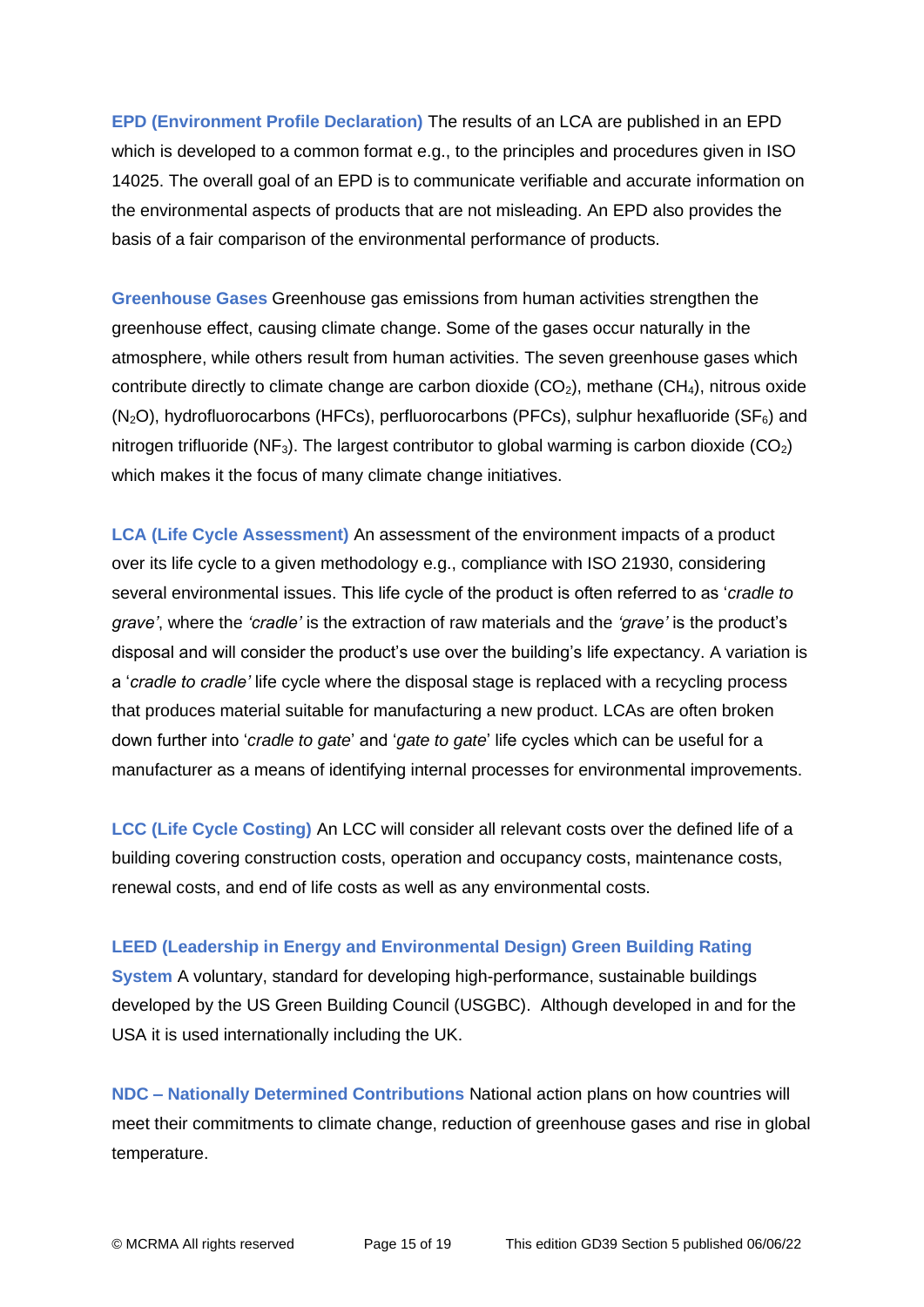**Net Zero Carbon/Net Zero** Total greenhouse gas emissions going into the atmosphere e.g., from a particular process are equal to (or less) than the removal of greenhouse gases out of the atmosphere.

**WLC (Whole Life Costing)** A WLC will cover all the costs in an LCC as well as nonconstruction costs and incomes.

**ZAW (Zero Avoidable Waste)** The prevention of waste being generated at every stage of a project's lifecycle, from the manufacture of materials and products, the design, specification, procurement and assembly of buildings and infrastructure through to deconstruction. At the end of life, products, components and materials should be recovered at the highest possible level of the waste hierarchy, whilst ensuring minimal environmental impact.

## **5.6 BIBLIOGRAPHY AND FURTHER READING**

The following is a list of support documents and publications that were used in the development of this guidance document, and which will provide further reading on the subject.

Approved Document B Volume 2 – *Buildings other than dwellinghouses – Fire Safety (for use in England)* Aurubis – *Copper Book for Architecture* BES 6001 – *BRE Framework Standard for Responsible Sourcing* BRE BR502 – *Sustainability in the built environment: An introduction to its definition and measurement* BRE Digest 489 – *Wind loads on roof-based photovoltaic systems* BRE Information Paper IP 13/10 – *Cool roofs and their application in the UK* BREEAM – *BREEAM UK New Construction – Non-domestic Building (United Kingdom) – Technical Manual – 2014* BREEAM – *BREEAM UK New Construction – Non-domestic Building (United Kingdom) – Technical Manual - 2018* BS ISO 15686-5:2017 – *Buildings and constructed assets. Service life planning. Life-cycle costing* BS 7543:2015: *Guide to durability of buildings and building elements, products and components*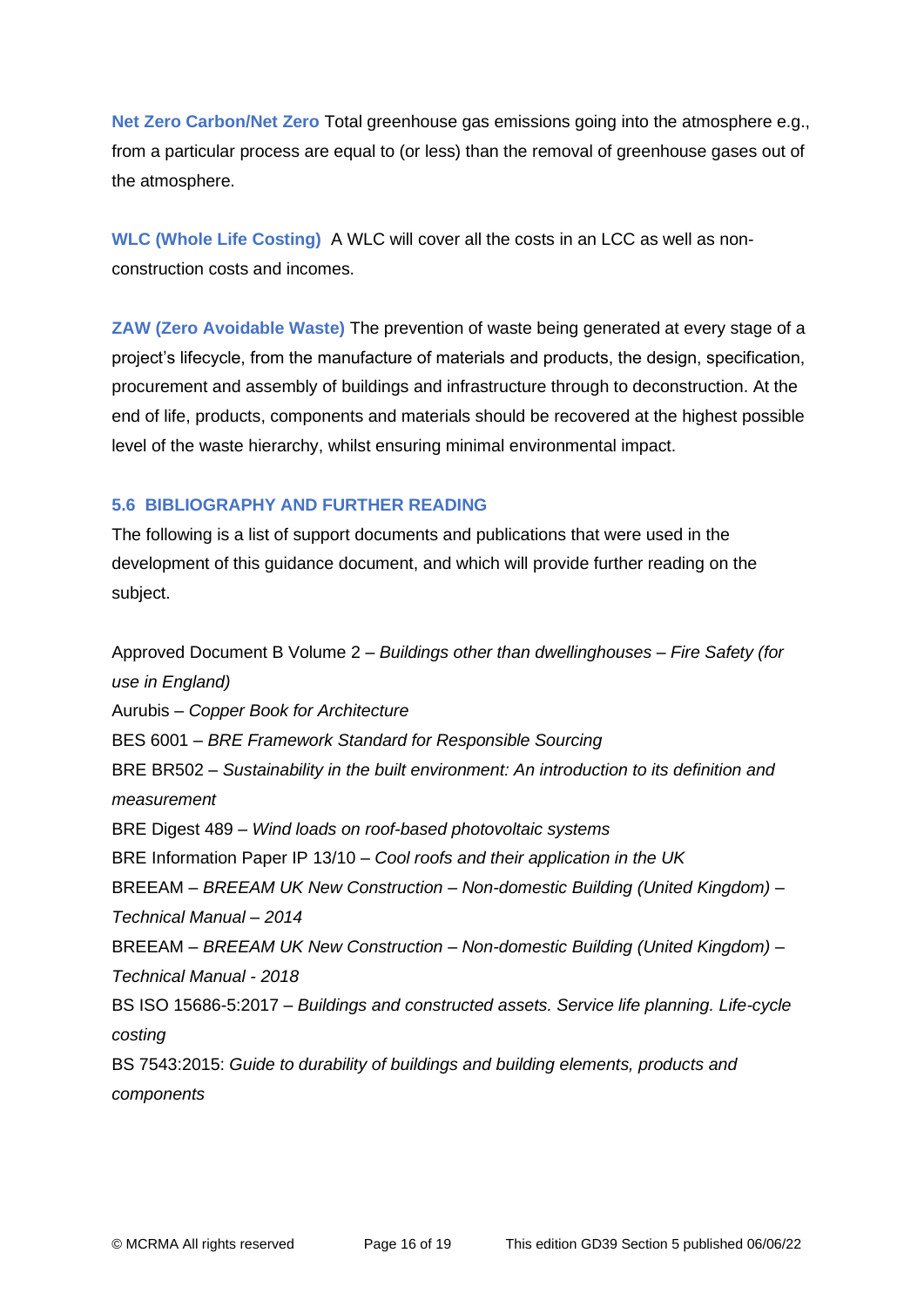BS EN 1990: 2002+A1: 2005 (incorporating corrigenda December 2008 and April 2010) – *Eurocode – Basis of structural design*

NA to BS EN 1990: 2002+A1: 2005 (Incorporating National Amendments No.1) – *UK National Annex for Eurocode – Basis of structural design*

BS EN 15804: 2012+A2:2019 (incorporating corrigenda February 2014 and July 2020) –

*Sustainability of construction works – Environmental product declarations – Core rules for the product category of construction products*

BS EN ISO 14001:2015 – *Environmental management systems. Requirements with guidance for use*

BS EN ISO 9001:2015 – *Quality management systems. Requirements*

BS EN 14782:2006 – *Self-supporting metal sheet for roofing, external cladding and internal lining. Product specification and requirements*

BS 5427:2016+A1:2017: *Code of practice for the use of profiled sheet for roof and wall cladding on buildings*

BS EN ISO 12944-2 *Paints and varnishes. Corrosion protection of steel structures by protective paint systems. Classification of environments*

BS 476-22:1987 – *Fire tests on building materials and structures. Part 22: Method for determination of the fire resistance of non-loadbearing elements of construction* BS EN 506:2008 – *Roofing products of metal sheet. Specification for self-supporting* 

*products of copper or zinc sheet*

BS EN 1172:2011 *– Copper and copper alloys. Sheet and strip for building purposes*

BS EN 988:1997 – *Zinc and zinc alloys. Specification for rolled flat products for building*

BRE – *BRE Building Elements: Roofs and roofing: Performance, diagnosis, maintenance, repair and the avoidance of defects - Third Edition*

BSSA – *Stainless Steel and Sustainable Construction*

CAB *– Aluminium & sustainability: a 'cradle to cradle' approach*

CLC/GBC – *Zero Avoidable Waste in Construction*

CLC/GBC – *The Routemap for Zero Avoidable Waste in Construction*

Constructing Excellence – *Sustainable Construction: An Introduction*

Constructing Excellence – *Whole Life Costing*

CP 143-5:1964 – *Code of practice for sheet roof and wall coverings. Code of practice for sheet roof and wall coverings. Zinc*

CPA – *COP26 – An Introduction*

CPA – *Net Zero Carbon – What on Earth does it mean?*

CPA - *A guide to understanding the embodied impacts of construction products*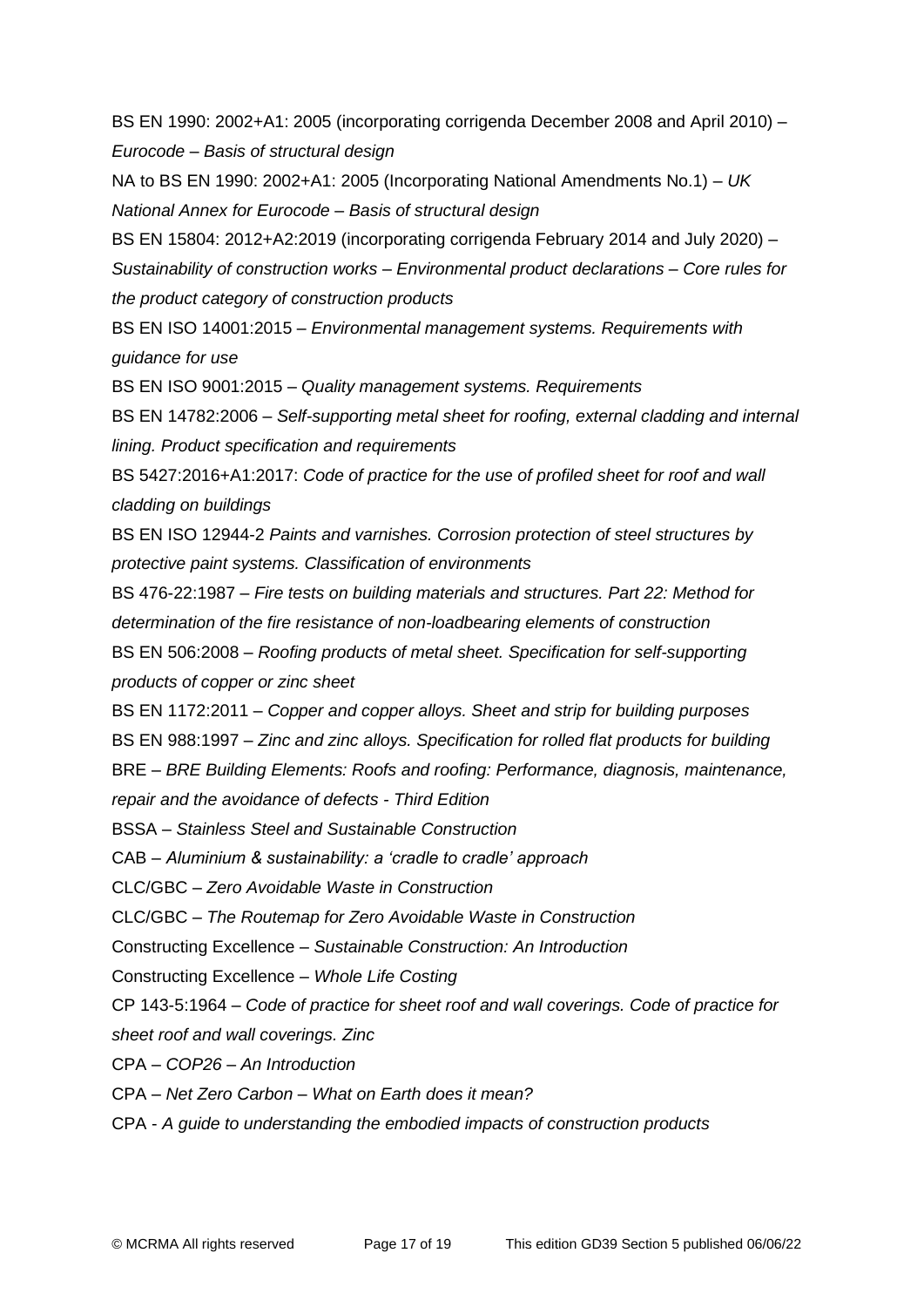CWCT Technical Note 33 - *Breather membranes and vapour control layers in walls* CWCT – *Guidance on built-up walls* Euro-Inox – *Technical Guide to Stainless Steel Roofing* Euro-Inox – *Cleaning Architectural Stainless Steel* Hydro – *Circular economy – the design perspective. From theory to implementation* International Molybdenum Association (IMOA) – Which *stainless steel should be specified for exterior applications?* ISO 21930:2017 *- Sustainability in buildings and civil engineering works — Core rules for environmental product declarations of construction products and services* ISO 14025:2006 *- Environmental labels and declarations — Type III environmental declarations — Principles and procedures* MCRMA Article – The factors to consider when installing PV panels MCRMA Membership Charter MCRMA Guidance Document GD01 – *Built up systems and spacer stability* MCRMA Guidance Document GD08 – *An introductory guide to rainscreen support systems* MCRMA Guidance Document GD11 – *Fixings and fastenings for rainscreen systems* MCRMA Guidance Document GD12 - *Composite flooring systems: Sustainable construction solutions* MCRMA Guidance Document GD17 – *A guide to site installation of insulated roof panels* MCRMA Guidance Document GD19 – *Effective sealing of end laps in metal roofing constructions* MCRMA Guidance Document GD21*- Thermal performance of buildings: non-domestic construction* MCRMA Guidance Document GD22 – *Installing renewables on metal roofs: A checklist*  MCRMA Guidance Document GD28 – *Mineral wool insulation installation: Best practice guide*  MCRMA Guidance Document GD 33 – *Fasteners for metal roofing and wall cladding: design, detailing and installation guide* MCRMA Guidance Document GD 34 – *The definition of cladding within the construction sector* NARM Technical Document NTD09 2014 - *Rooflights: glass, polycarbonate or GRP?* NARM Technical Document NTD15 2018 - *A guide to rooflights for profiled sheeted roofs* NFRC – *Profiled sheet roofing and cladding – The NFRC guide to design and best practice (Blue Book)* NFRC Technical Bulletin 36 – *Performance standards of building strip sealants in metal clad buildings*